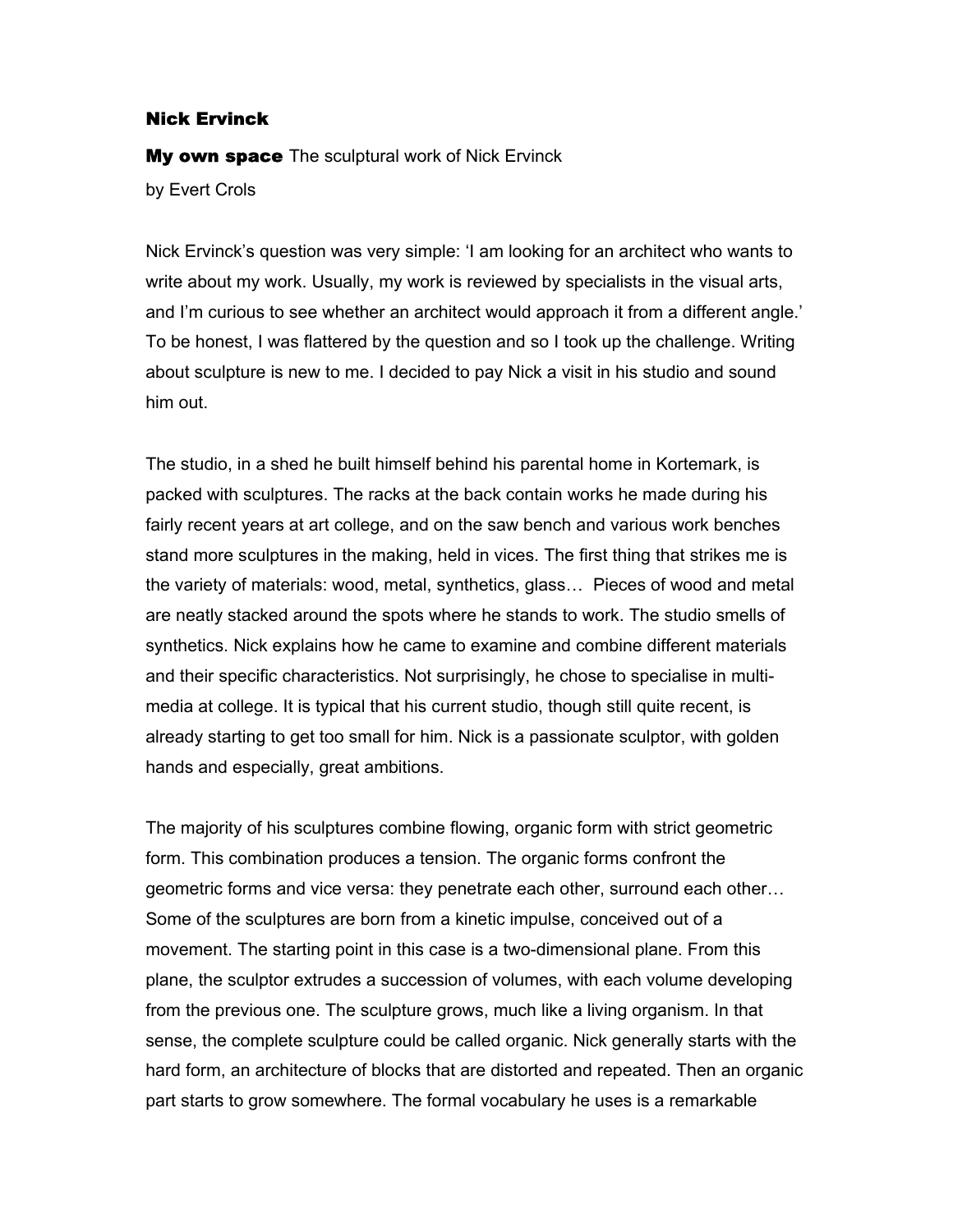parallel to the contemporary architectural discourse on the duality of 'boxes' and 'blobs'. Blobs are complex irregular forms that can be generated on a computer but could not possibly be designed on a drawing board, let alone be executed in architectural practice, at least, for the time being.

The realisation of a sculpture is therefore frequently akin to freezing a moment of an animated process, a kind of freeze-frame or still. Some of the larger pieces are good examples. However, most of his works still consist, both digitally and physically, of a single, stationary image, though they never lose the tension created by the sense that the image could start moving again at any time. The symbiosis between a virtual world and the physical world reflects Nick's fascination with innovative 3-D software and computer games as well as with the traditional artist's studio. On the one hand, the images are born from animation, and on the other, the artist explores animation in his sculptural work. This technique allows him to digitally design and test a sculpture before proceeding to its execution. It offers unprecedented possibilities for investigating and checking the complex forms of a sculpture in advance.

The same approach is also evident in the set-up of the exhibition. The works are often presented as objects in space, sometimes on a pedestal, but frequently without. Their furniture-like scale lends itself well to such a set-up. However, the exhibition space itself is brought into play as much as possible. The works are chosen carefully and combined in ways that show their connections. The distribution of the sculptures in the space has been tested in advance in realistic computer simulations, enabling the artist to visualise the effect and correct it where necessary. It is a highly efficient working method that is indicative of the artist's ambition and displays notably similarity with the working method of an architect. An architect will rarely or never build without first having thoroughly examined every detail by means of plans and scale models.

In fact, the sculptures or their fragments often refer to architecture, and here and there even to existing buildings. For instance, there are the miniature walls built of real tiny bricks and with tiny window-frames, the towers on a sculpture referring to the Twin Towers, the extrusions of churches and the forms derived from actual historic fortresses or barracks-like buildings and boat architecture. But Nick does not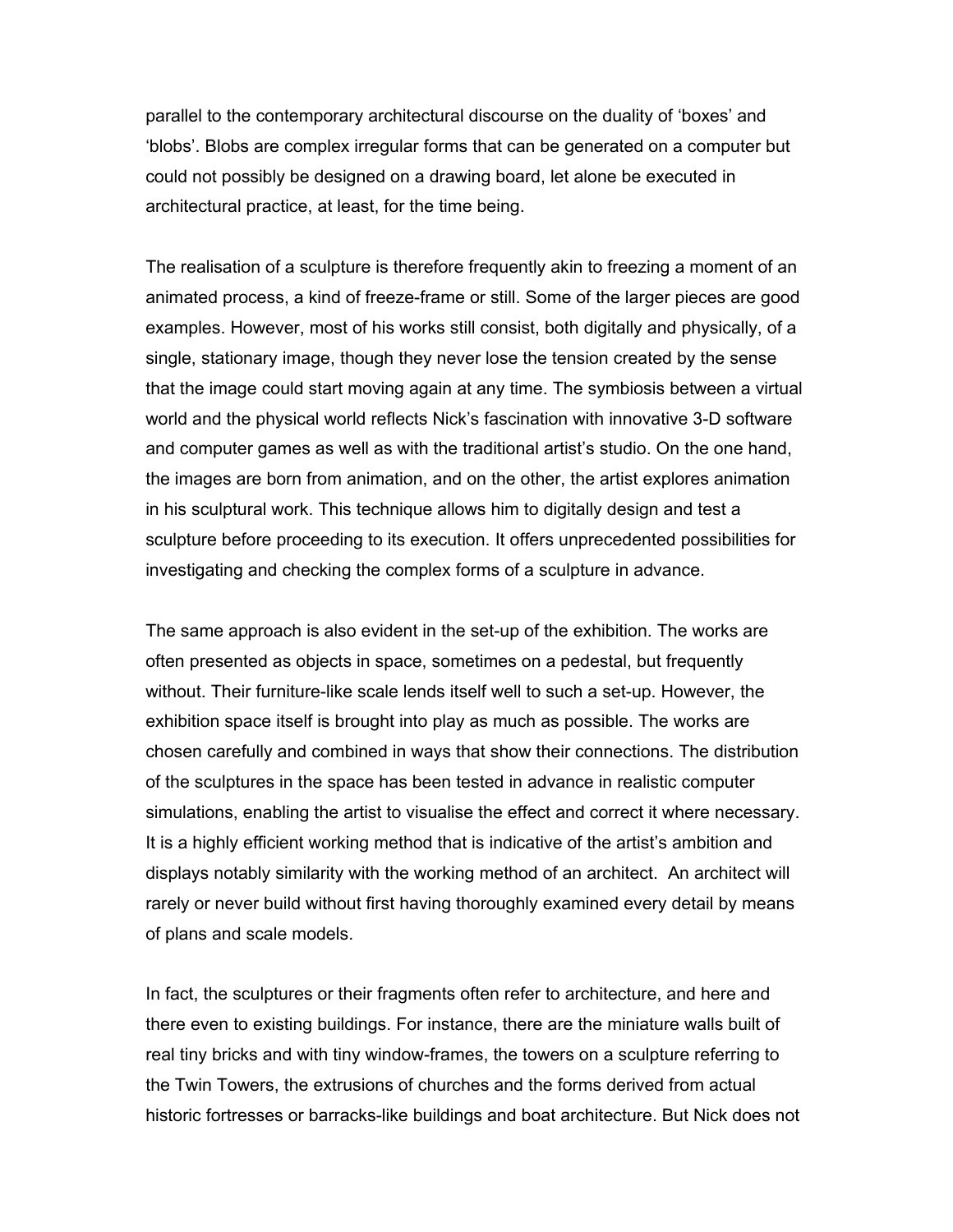stop at referring to architecture in the abstract or actual buildings. Here and there, he even incorporates the architecture of his surroundings in a work, e.g. the wooden trusses of the roof of his temporary studio, Kunsthalle Loppem. These architectural forms are always processed though, and are never copied literally. They lend the sculptures a degree of recognisability, a scale-model feeling. At the same time, they have an alienating effect on account of the manipulation of these familiar elements: buildings are folded open or unabashedly fused and blended together, or they sprout bits of pieces of furniture, such as table legs and racks.

Another reference to architecture and recent architectural history is contained in the sculpture 'Iebanulk 2004-2006'. The work drawing for this sculpture, a beautiful piece in itself, shows the sculpture in a collage that places it in a panorama of the city of Florence. It so happens that Florence was a cradle of this kind of utopian images a few decades ago. In the sixties, it was the home of Superstudio, a collective that took a critical stance towards the position of architecture in the growing consumer culture of that era. In 1970, Superstudio made the collage 'Rescue of Historic Centres', in which all that can be seen of Florence is the well-known Duomo, emerging above the water, with boats sailing around it. Today, Nick Ervinck places 'Iebanulk 2004-2006' in Florence as a modern Noah's Ark. The detail drawing for 'Iebanulk 2004-2006' shows Nick's fascination with this kind of scaling exercise on the one hand and betrays his source of inspiration for these baffling collages on the other.

Moreover, there is something strange about the scale of his sculptures. They are not conceived on a particular scale and seem to be equally suited to being scaled up or down. In their virtual versions, the images float in an undefined void and offer nothing for the viewer to go on. But even the physical sculptures seem to lack a definite scale. As a spectator, you are kept guessing whether you are seeing the actual sculpture, at full size, or a scale model for a larger version. An enlarged version of, for instance, the sculpture 'Xobbekops 2004-2006', should enable the spectator to literally enter the work and experience its space. It is not surprising then that Nick's studio is getting a bit too small.

A striking feature of his exhibitions is the combination of different end products of the same work, all beautifully detailed. For instance, he often combines the sculpture